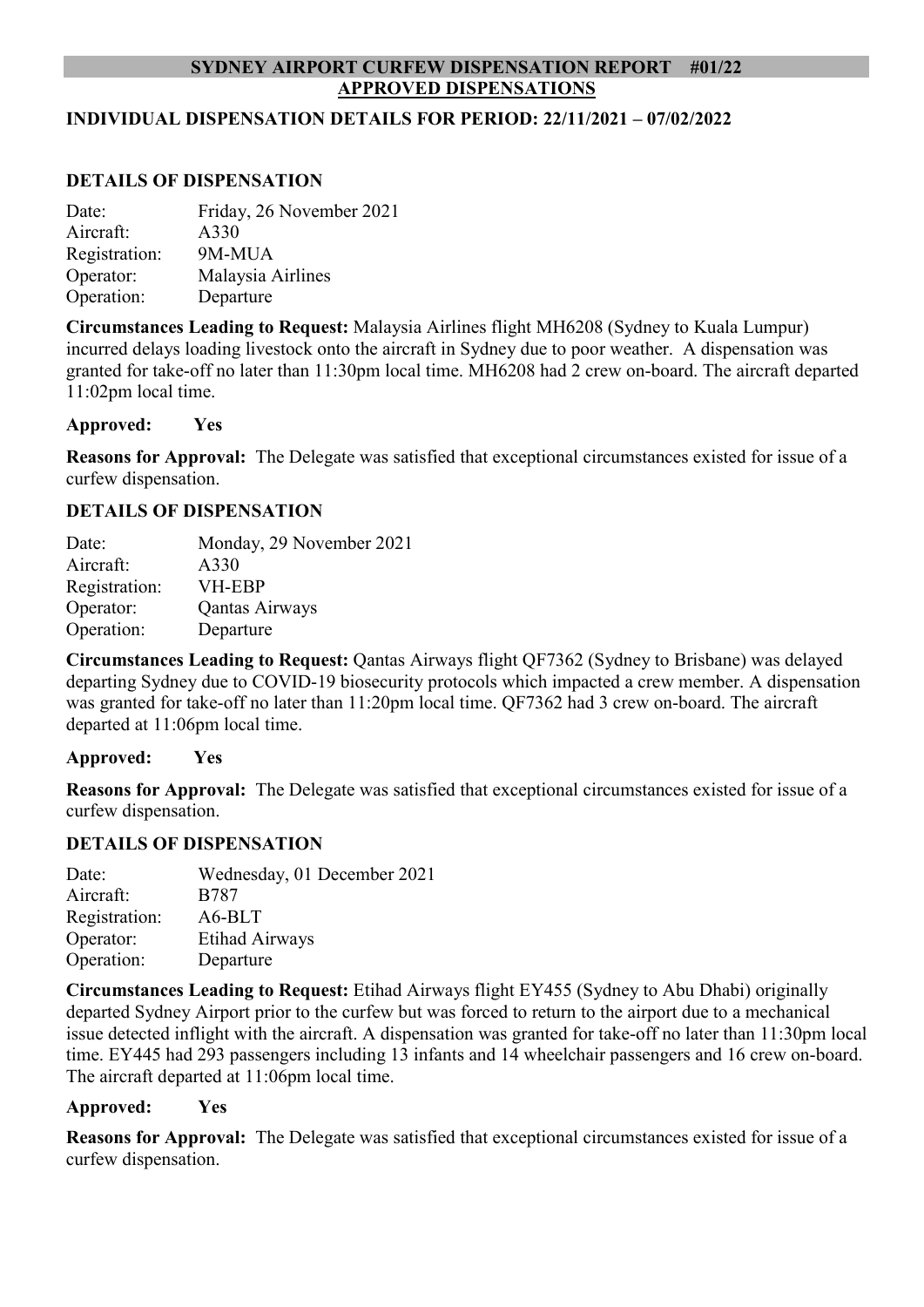Date: Wednesday, 08 December 2021 Aircraft: B737, A321 Registration: VH-XML, VH-XMR, VH-XMB, VH-XMO, VH-XNH, VH-ULD, VH-ULW, VH-ULY, VH-VLI, VH-ONU, VH-YNU Operator: Qantas (Freight) Operation: Arrival and Departure

**Circumstances Leading to Request:** The continued impact of the COVID-19 pandemic on the movement of freight, led to a further request by Qantas Freight Enterprises to operate freight only flights using Chapter 4 compliant aircraft (Boeing 737F and Airbus A321 aircraft) in addition to British Aerospace146 aircraft. A dispensation was granted for 80 total take-offs or landings across all operators per week during the period 03 January 2022 to 30 April 2022.

# **Approved: Yes**

**Reasons for Approval:** The Delegate was satisfied that exceptional circumstances existed for issue of a curfew dispensation.

# **DETAILS OF DISPENSATION**

Date: Wednesday, 08 December 2021 Aircraft: B737 Registration: ZK-TLJ, ZK-JTQ, ZK-TLK, ZK-TLL, ZK-TLE, ZK-FXJ, ZK-FXK Operator: Toll IPEC Operation: Arrival and Departure

**Circumstances Leading to Request:** The continued impact of the COVID-19 pandemic on the movement of freight, led to a further request by Toll IPEC to operate freight only flights using Chapter 4 compliant aircraft (Boeing 737F aircraft) in addition to British Aerospace146 aircraft. A dispensation was granted for 80 total take-offs or landings across all operators per week during the period 03 January 2022 to 30 April 2022.

# **Approved: Yes**

**Reasons for Approval:** The Delegate was satisfied that exceptional circumstances existed for issue of a curfew dispensation.

# **DETAILS OF DISPENSATION**

| Date:      | Wednesday, 08 December 2021               |
|------------|-------------------------------------------|
| Operator:  | <b>Sydney Airport Corporation Limited</b> |
| Operation: | <b>Arrival and Departure</b>              |

**Circumstances Leading to Request:** Sydney Airport Corporation Limited applied for a runway dispensation for the parallel runway to permit take-off or landing at Sydney Airport during the curfew period under Division 1 of Part 3 of the Act. A dispensation was granted to aircraft operating during this period to facilitate the works by permitting aircraft to operate on Runway 34R/16L when Runway 34L/16R is unavailable due to runway maintenance works for fifty (50) nights between 01 January and 30 June 2022.

### **Approved: Yes**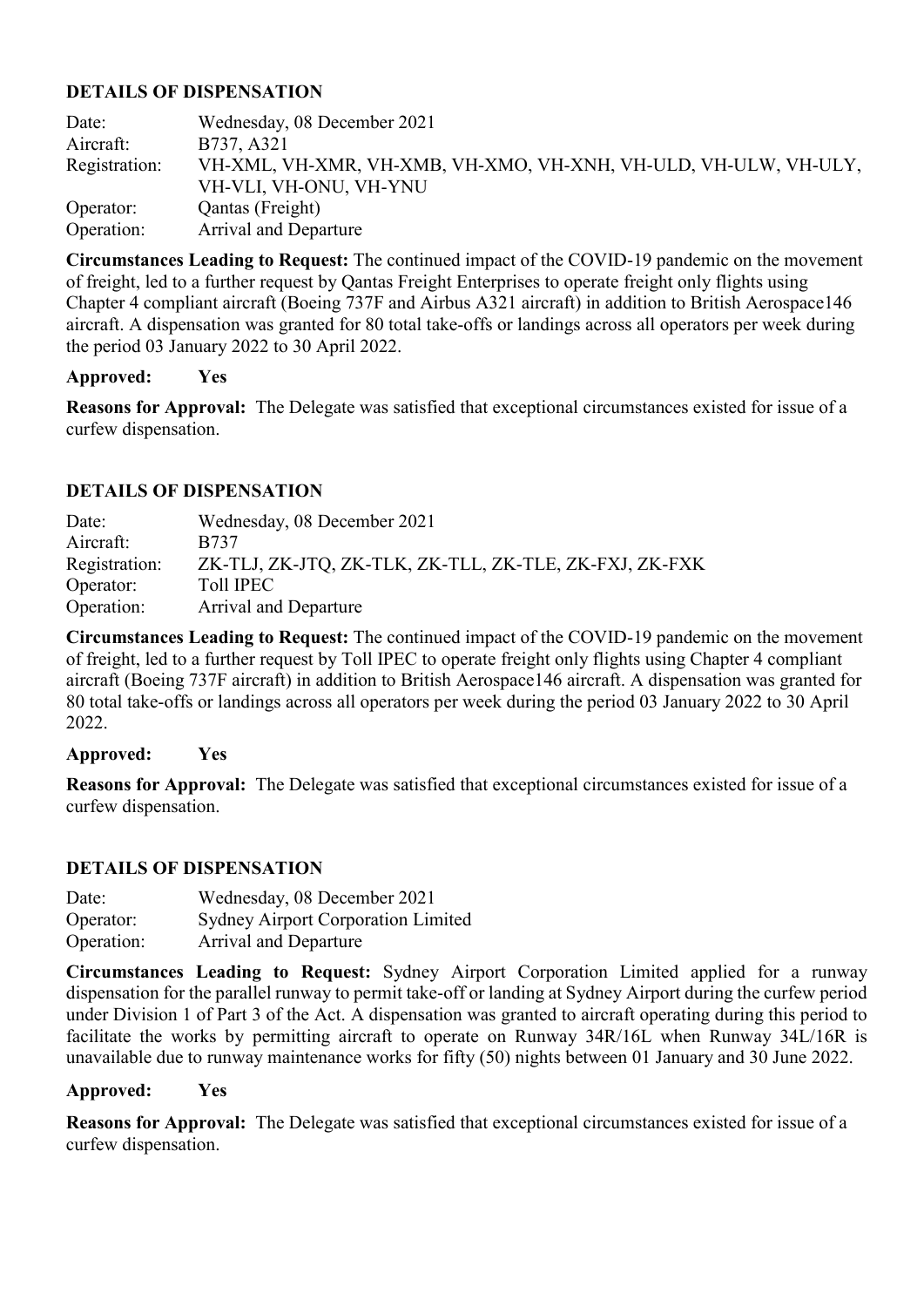| Date:         | Wednesday, 08 December 2021  |
|---------------|------------------------------|
| Aircraft:     | B737, A321, BAe146, Saab 340 |
| Registration: | Various                      |
| Operator:     | Qantas Airways               |
| Operation:    | Arrival and Departure        |

**Circumstances Leading to Request:** Qantas Airways Freight have been issued a dispensation to allow for dedicated freight services using BAe146, Saab 340, B737 and A320 type aircraft to operate on Runway 34R/16L when Runway 34L/16R is unavailable due to runway maintenance works for fifty (50) nights between 01 January and 30 June 2022.

### **Approved: Yes**

**Reasons for Approval:** The Delegate was satisfied that exceptional circumstances existed for issue of a curfew dispensation.

### **DETAILS OF DISPENSATION**

| Date:         | Wednesday, 08 December 2021     |
|---------------|---------------------------------|
| Aircraft:     | <b>BAe146</b>                   |
| Registration: | Various                         |
| Operator:     | <b>Cobham Aviation Services</b> |
| Operation:    | <b>Arrival and Departure</b>    |

**Circumstances Leading to Request:** Cobham Aviation Services have been issued a dispensation to allow for dedicated freight services using BAe146 aircraft to operate on Runway 34R/16L when Runway 34L/16R is unavailable due to runway maintenance works for fifty (50) nights between 01 January and 30 June 2022.

#### **Approved: Yes**

**Reasons for Approval:** The Delegate was satisfied that exceptional circumstances existed for issue of a curfew dispensation.

### **DETAILS OF DISPENSATION**

| Date:         | Wednesday, 08 December 2021 |
|---------------|-----------------------------|
| Aircraft:     | B737, BAe146                |
| Registration: | Various                     |
| Operator:     | <b>Toll IPEC</b>            |
| Operation:    | Arrival and Departure       |

**Circumstances Leading to Request:** Toll IPEC have been issued a dispensation to allow for dedicated freight services using B737 aircraft to operate on Runway 34R/16L when Runway 34L/16R is unavailable due to runway maintenance works for fifty (50) nights between 01 January and 30 June 2022.

#### **Approved: Yes**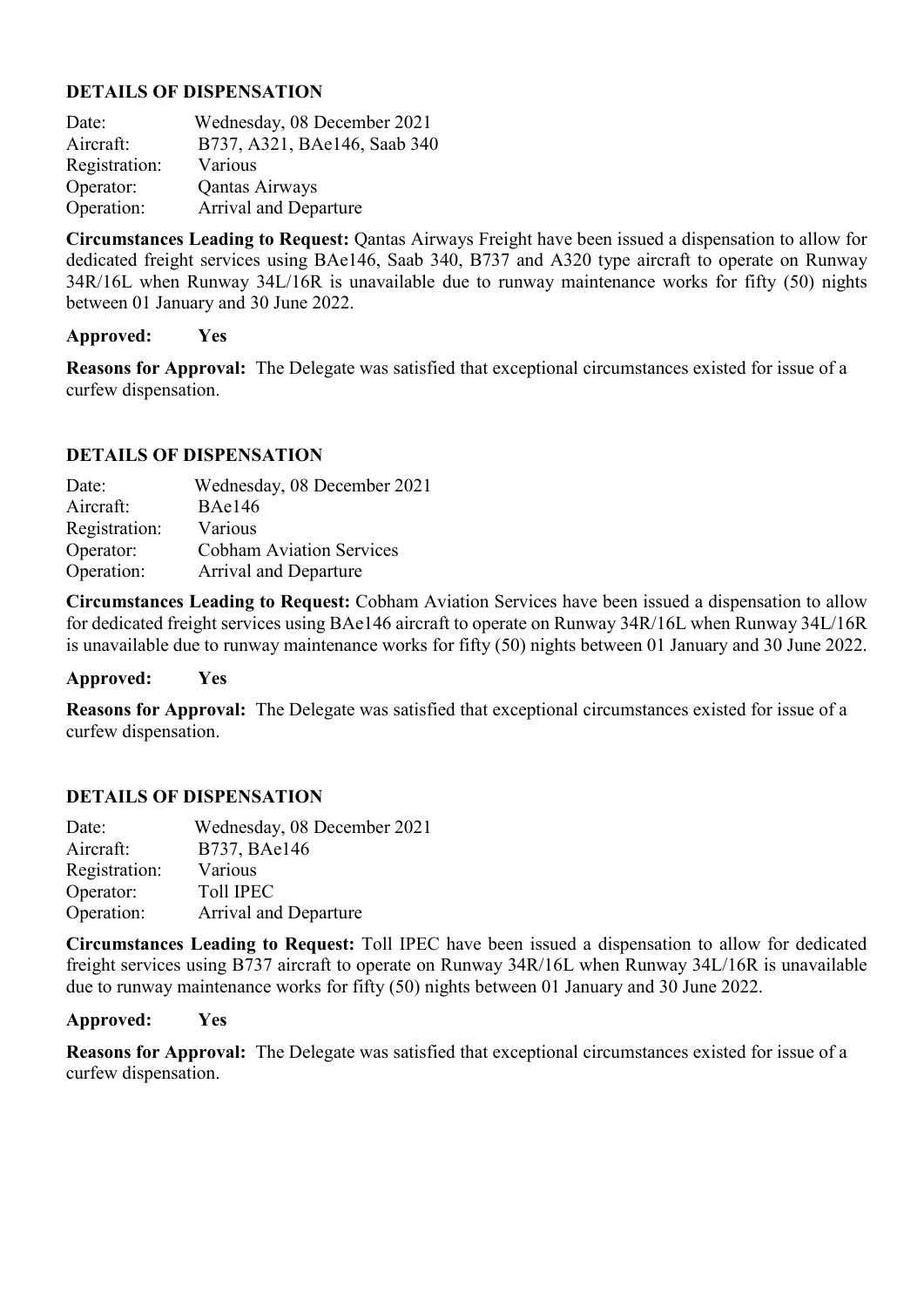Date: Wednesday, 08 December 2021 Aircraft: All aircraft permitted to operate under Part 3, sections 14 and 15 of the Sydney Airport Curfew Act 1995 (The Act) Registration: Various Operator: Various Operation: Arrival and Departure

**Circumstances Leading to Request:** Propeller-driven and jet aircraft under 34,000 kilograms that comply with noise standards have been issued a dispensation to allow these aircraft to operate on Runway 34R/16L when Runway 34L/16R is unavailable due to runway maintenance works for fifty (50) nights between 01 January and 30 June 2022.

### **Approved: Yes**

**Reasons for Approval:** The Delegate was satisfied that exceptional circumstances existed for issue of a curfew dispensation.

# **DETAILS OF DISPENSATION**

| Date:         | Thursday, 09 December 2021 |
|---------------|----------------------------|
| Aircraft:     | A380                       |
| Registration: | A6-EUE                     |
| Operator:     | Emirates                   |
| Operation:    | Arrival                    |

**Circumstances Leading to Request:** Emirates flight EK414 (Dubai to Sydney) was delayed departing Dubai Airport as border security was required to offload a number of passenger before take-off. EK414 had 476 passengers including 15 infants, 4 unaccompanied minors, 16 wheelchair passengers and 28 crew on-board. A dispensation was granted for landing no later than 11:15pm local time. The aircraft landed at 11:05pm local time.

### **Approved: Yes**

**Reasons for Approval:** The Delegate was satisfied that exceptional circumstances existed for issue of a curfew dispensation.

### **DETAILS OF DISPENSATION**

| Date:         | Friday, 17 December 2021 |
|---------------|--------------------------|
| Aircraft:     | A330                     |
| Registration: | 9M-MTB                   |
| Operator:     | Malaysia Airlines        |
| Operation:    | Departure                |

**Circumstances Leading to Request:** Malaysia Airlines flight MH140 (Sydney to Kuala Lumpur) was delayed departing Sydney due to unforeseen delays with biosecurity protocols. MH140 had 177 passengers including 3 infants, 7 wheelchair passengers and 12 crew on-board. A dispensation was granted for takeoff no later than 11:30pm local time. The aircraft departed at 11:20pm local time.

#### **Approved: Yes**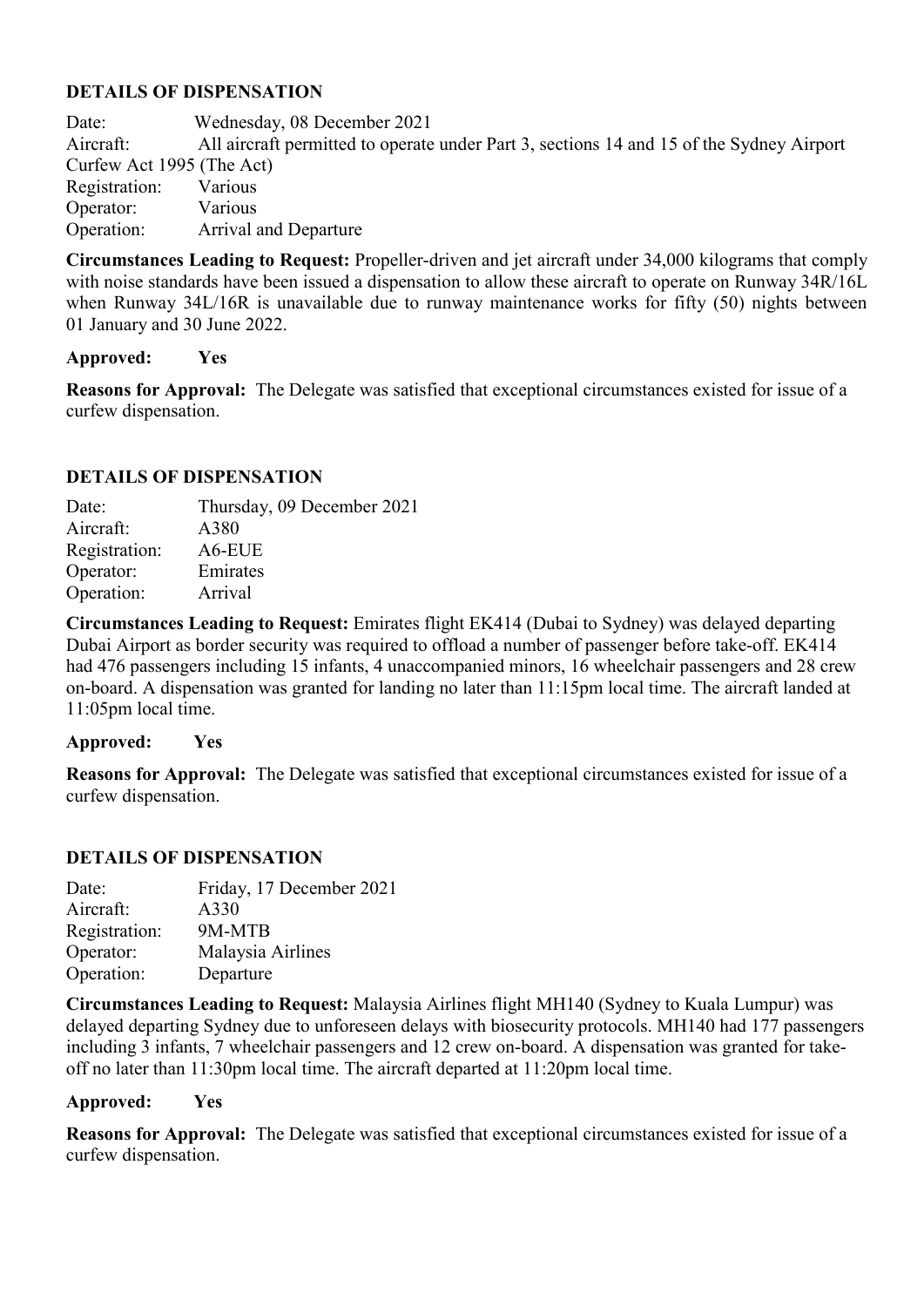Date: Tuesday, 28 December 2021 Aircraft: B737<br>Registration: VH-YID Registration: Operator: Virgin Australia Operation: Arrival

**Circumstances Leading to Request:** Virgin Australia flight VA891 (Melbourne to Sydney) was delayed departing Melbourne due to an engineering issue with the originating aircraft requiring passengers and crew to be transferred to an alternative aircraft. VA891 had 163 passengers including 1 infant, 1 wheelchair passenger and 6 crew on-board. A dispensation was granted for landing no later than 11:30pm local time. The aircraft landed at 11:15pm local time.

### **Approved: Yes**

**Reasons for Approval:** The Delegate was satisfied that exceptional circumstances existed for issue of a curfew dispensation.

### **DETAILS OF DISPENSATION**

| Date:         | Monday, 03 January 2022 |
|---------------|-------------------------|
| Aircraft:     | <b>B789</b>             |
| Registration: | <b>VH-ZNJ</b>           |
| Operator:     | Qantas Airways          |
| Operation:    | Departure               |

**Circumstances Leading to Request:** Qantas Airways flight QF11 (Sydney to Los Angeles) was delayed departing Sydney due to COVID-19 biosecurity protocols which impacted a ground crew member. QF11 had 178 passengers and 14 crew on-board. A dispensation was granted for take-off no later than 11:59pm local time. The aircraft departed at 11:55pm local time.

#### **Approved: Yes**

**Reasons for Approval:** The Delegate was satisfied that exceptional circumstances existed for issue of a curfew dispensation.

### **DETAILS OF DISPENSATION**

| Thursday, 13 January 2022                              |
|--------------------------------------------------------|
| B737                                                   |
| ZK-TLJ, ZK-JTQ, ZK-TLK, ZK-TLL, ZK-TLE, ZK-FXJ, ZK-FXK |
| <b>Toll IPEC</b>                                       |
| <b>Arrival and Departure</b>                           |
|                                                        |

**Circumstances Leading to Request:** The impact of staff shortages due to COVID-19 self-isolation requirements on the movement of freight, led Toll IPEC to request an additional two take-offs or landings during the curfew. A dispensation was granted for two movements between 11pm 13 January 2022 to 6am 16 January 2022 in addition to the 12 movements per week already allowed under the dispensation issued on 8 December 2021.

### **Approved: Yes**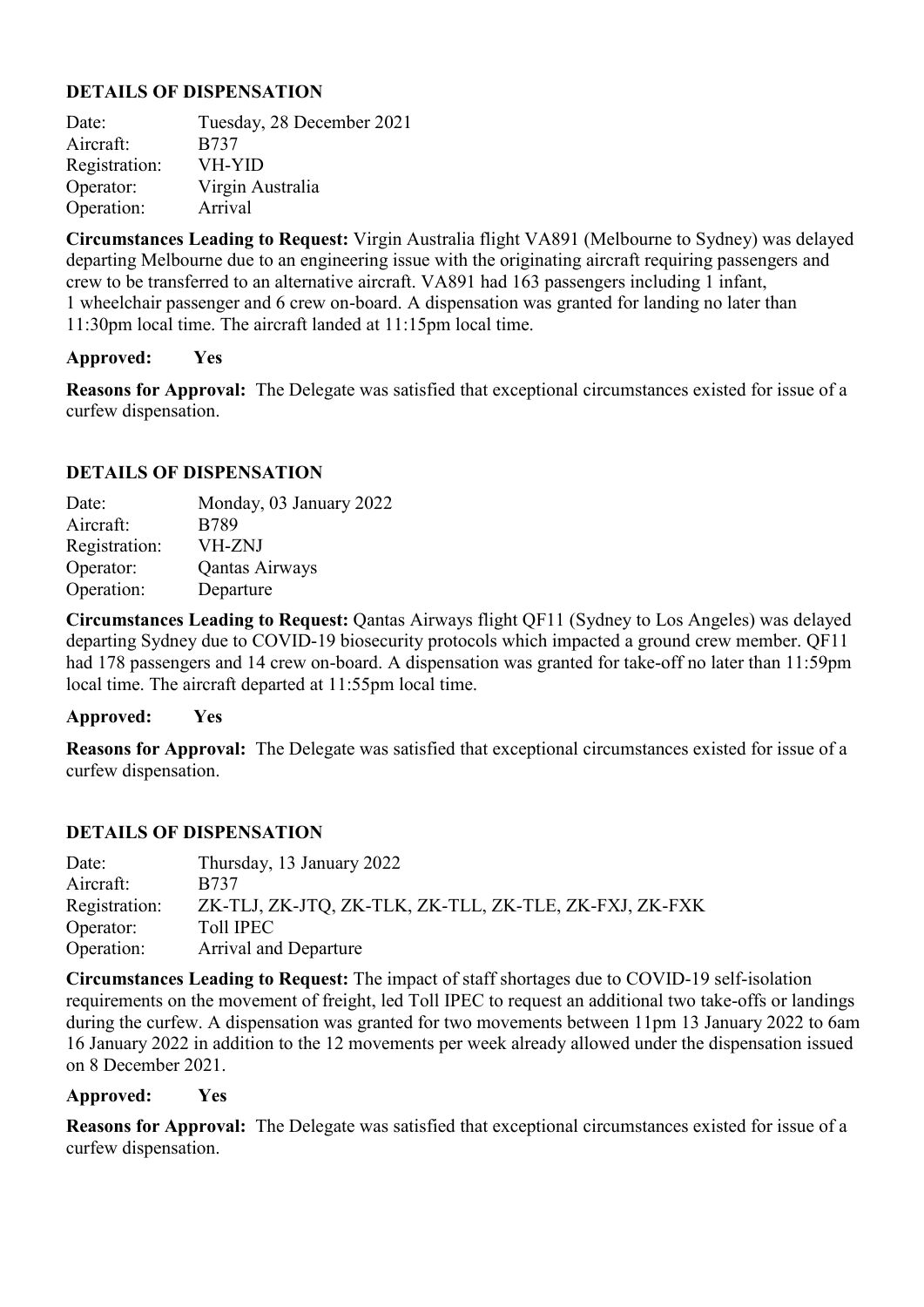Date: Thursday, 27 January 2022 Aircraft: B737 Registration: VH-YIZ Operator: Virgin Australia Operation: Arrival

**Circumstances Leading to Request:** Virgin Australia flight VA899 (Melbourne to Sydney) was delayed departing Melbourne due to technical issue with the wheelchair lift and weather delays at the airport affecting departures. VA899 had 82 passengers including 1 wheelchair passenger and 5 crew on-board. A dispensation was granted for landing no later than 11:30pm local time. The aircraft landed at 11:12pm local time.

#### **Approved: Yes**

**Reasons for Approval:** The Delegate was satisfied that exceptional circumstances existed for issue of a curfew dispensation.

### **DETAILS OF DISPENSATION**

| Date:         | Friday, 28 January 2022 |
|---------------|-------------------------|
| Aircraft:     | A330                    |
| Registration: | B5 939                  |
| Operator:     | China Southern Airlines |
| Operation:    | Departure               |

**Circumstances Leading to Request:** China Southern Airlines flight CZ5014 (Sydney to Guangzhou) was delayed due to an unexpected ground handling staff shortage causing a delay in the loading of cargo. CZ5014 had 8 crew on-board. A dispensation was granted for take-off no later than 11:30pm local time. The aircraft departed at 11:25pm local time.

#### **Approved: Yes**

**Reasons for Approval:** The Delegate was satisfied that exceptional circumstances existed for issue of a curfew dispensation.

### **DETAILS OF DISPENSATION**

| Date:         | Friday, 28 January 2022 |
|---------------|-------------------------|
| Aircraft:     | A350                    |
| Registration: | B-LXL                   |
| Operator:     | Cathay Pacific          |
| Operation:    | Departure               |

**Circumstances Leading to Request:** Cathay Pacific flight CX138 (Sydney to Hong Kong) was delayed departing Sydney due to meteorological conditions including wind which affected departure on the duty runway. Biosecurity protocols prevented the passengers from remaining in Australia. CX138 had 3 passengers and 15 crew on-board. A dispensation was granted for take-off no later than 11:45pm local time. The aircraft departed 11:42pm local time.

### **Approved: Yes**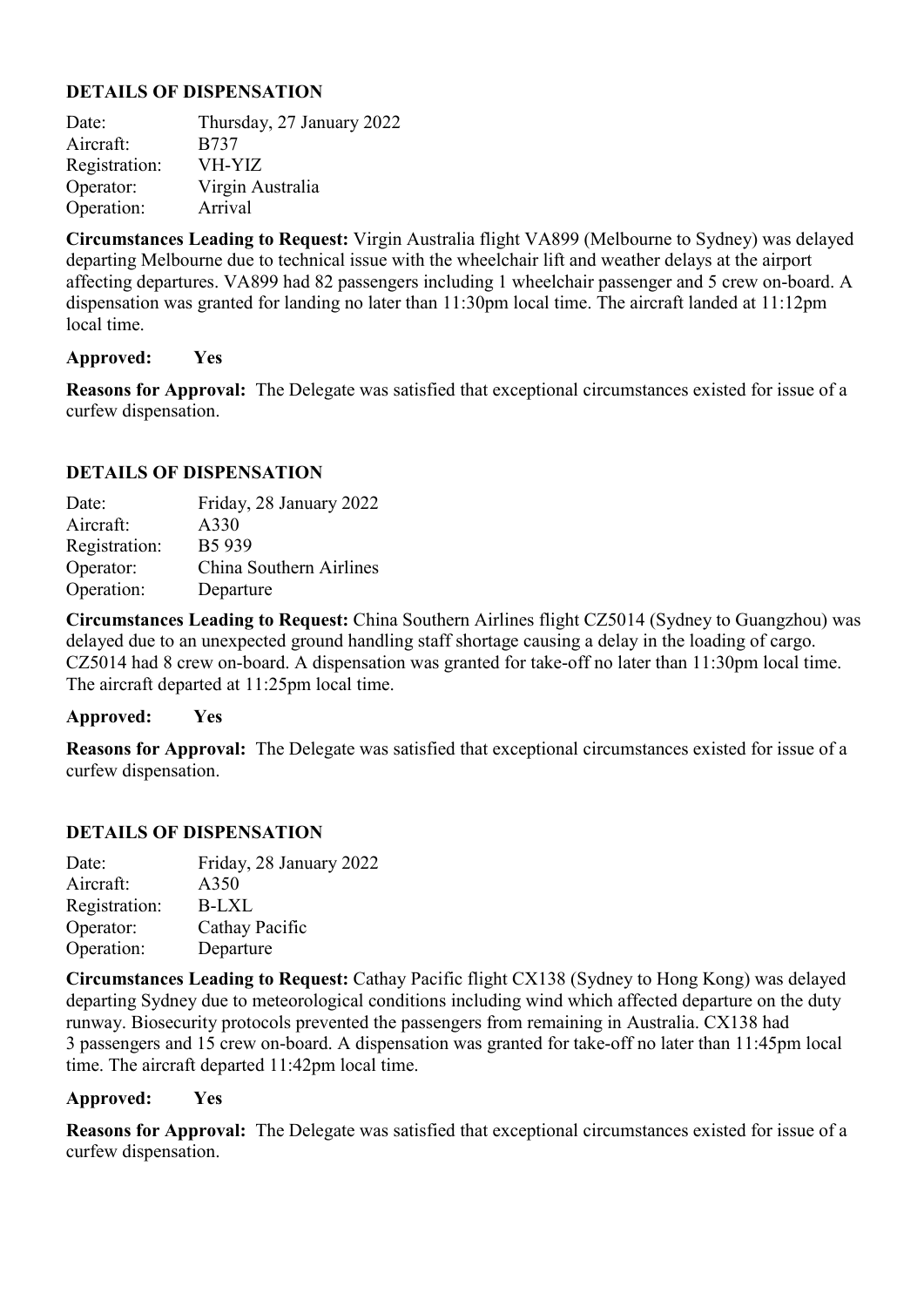### **DISPENSATION REQUESTS REFUSED**

#### **INDIVIDUAL DISPENSATION DETAILS FOR PERIOD: 22/11/2021 – 07/02/2022**

#### **DETAILS OF DISPENSATION**

| Date:         | Tuesday, 14 December 2021 |
|---------------|---------------------------|
| Aircraft:     | A330                      |
| Registration: | 4R-ALO                    |
| Operator:     | Sri Lanka Airlines        |
| Operation:    | Departure                 |

**Circumstances Leading to Request:** Sri Lanka Airlines flight UL607 (Sydney to Colombo) experienced a delay departing out of Colombo on the preceding sector and requested a dispensation to depart Sydney Airport during the curfew. UL607 had 287 passengers including 10 infants and 7 wheelchair passengers. A dispensation was refused.

#### **Approved: No**

**Reasons for not granting Dispensation:** The Delegate was not satisfied that exceptional circumstances were met.

#### **DETAILS OF DISPENSATION**

| Date:         | Thursday, 06 December 2022 |
|---------------|----------------------------|
| Aircraft:     | A330                       |
| Registration: | 9M-MTO                     |
| Operator:     | Malaysia Airlines          |
| Operation:    | Departure                  |

**Circumstances Leading to Request:** Malaysia Airlines flight MH140 (Sydney to Kuala Lumpur) was delayed departing Sydney Airport due to technical and refuelling issues with the aircraft. The dispensation was initially approved but due to the substantial delays encountered the request for dispensation was refused. MH140 had 131 passengers including 4 wheelchair passengers and 11 crew on-board.

#### **Approved: No**

**Reasons for not granting Dispensation:** The Delegate was not satisfied that exceptional circumstances were met.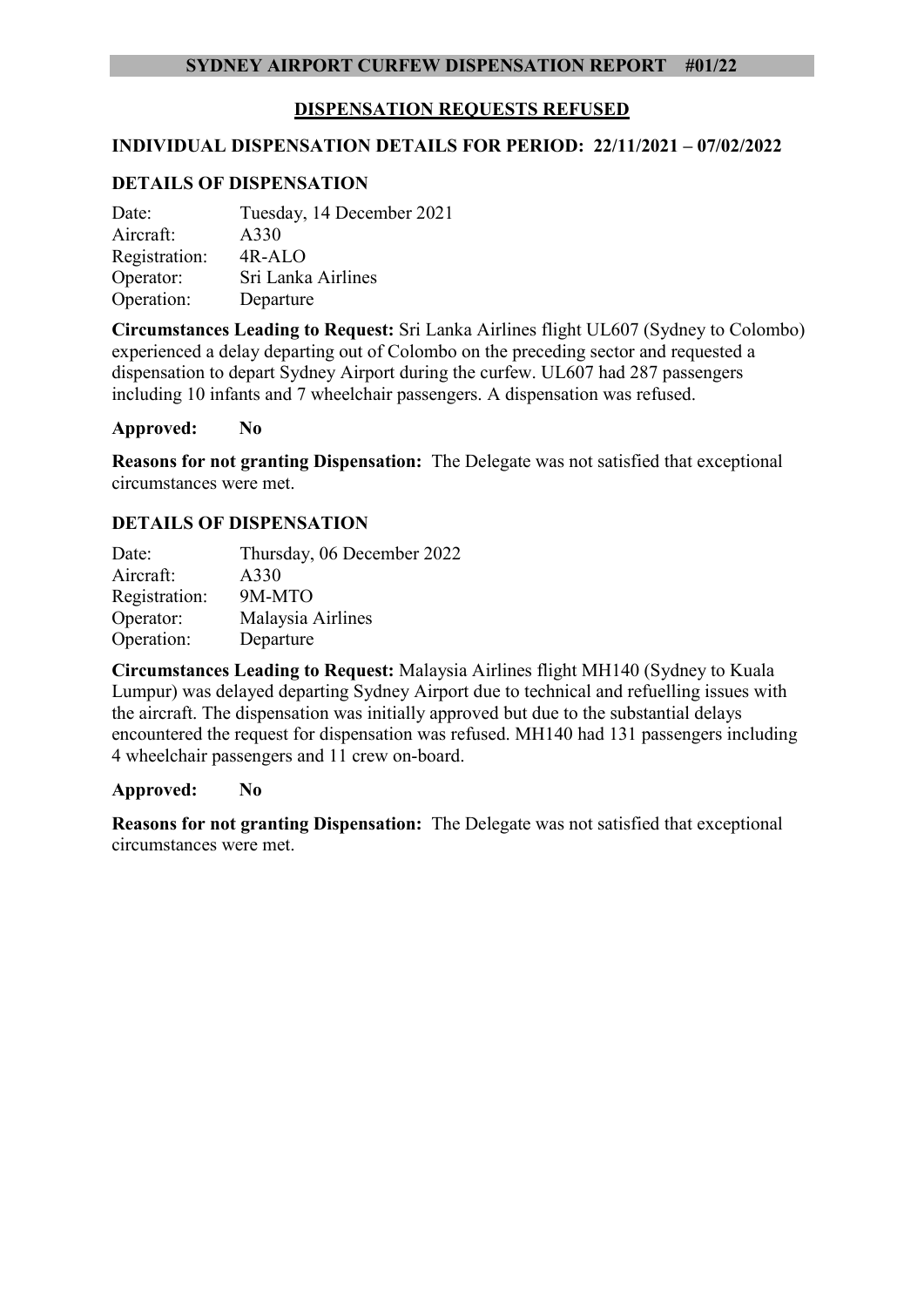### **APPROVED DISPENSATIONS**

# **INDIVIDUAL DISPENSATION DETAILS FOR PERIOD: 22/11/2021 – 07/02/2022 ADELAIDE AIRPORT**

# **DETAILS OF DISPENSATION**

Date: Thursday, 09 December 2021 Aircraft: B737 Registration: VH-YWE Operator: Virgin Australia Operation: Arrival

**Circumstances Leading to Request:** Virgin Australia flight VA1404 (Brisbane to Adelaide) was delayed departing Brisbane Airport due to a severe storm including lighting. VA1404 had 59 passengers including 3 infants, 1 wheelchair passenger and 6 crew on-board. A dispensation was granted for landing no later than 12:15am local time. The aircraft landed at 12:04am local time.

**Approved: Yes** 

**Reasons for Approval:** The Delegate was satisfied that exceptional circumstances existed for issue of a curfew dispensation.

#### **DETAILS OF DISPENSATION**

| Date:         | Monday, 03 January 2022 |
|---------------|-------------------------|
| Aircraft:     | <b>B737</b>             |
| Registration: | <b>VH-YWE</b>           |
| Operator:     | Virgin Australia        |
| Operation:    | Arrival                 |

**Circumstances Leading to Request:** Virgin Australia flight VA1404 (Brisbane to Adelaide) was delayed departing Brisbane Airport due to a technical issue with the originating aircraft requiring passengers and crew to be transferred to an alternative aircraft. VA1404 had 106 passengers including 1 infant and 6 crew on-board. A dispensation was granted for landing no later than 11:30pm local time. The aircraft landed at 11:13pm local time.

#### **Approved: Yes**

**Reasons for Approval:** The Delegate was satisfied that exceptional circumstances existed for issue of a curfew dispensation.

### **DETAILS OF DISPENSATION**

| Date:         | Monday, 17 January 2022 |
|---------------|-------------------------|
| Aircraft:     | <b>B737</b>             |
| Registration: | VH-YQG                  |
| Operator:     | Virgin Australia        |
| Operation:    | Arrival                 |

**Circumstances Leading to Request:** Virgin Australia flight VA1404 (Brisbane to Adelaide) was delayed departing Brisbane due to a technical issue requiring passengers and crew to be transferred to an alternative aircraft. VA1404 had 104 passengers including 2 infants, 1 wheelchair passenger and 6 crew on-board. A dispensation was granted for landing no later than 11:55pm local time. The aircraft landed at 11:27pm local time.

#### **Approved: Yes**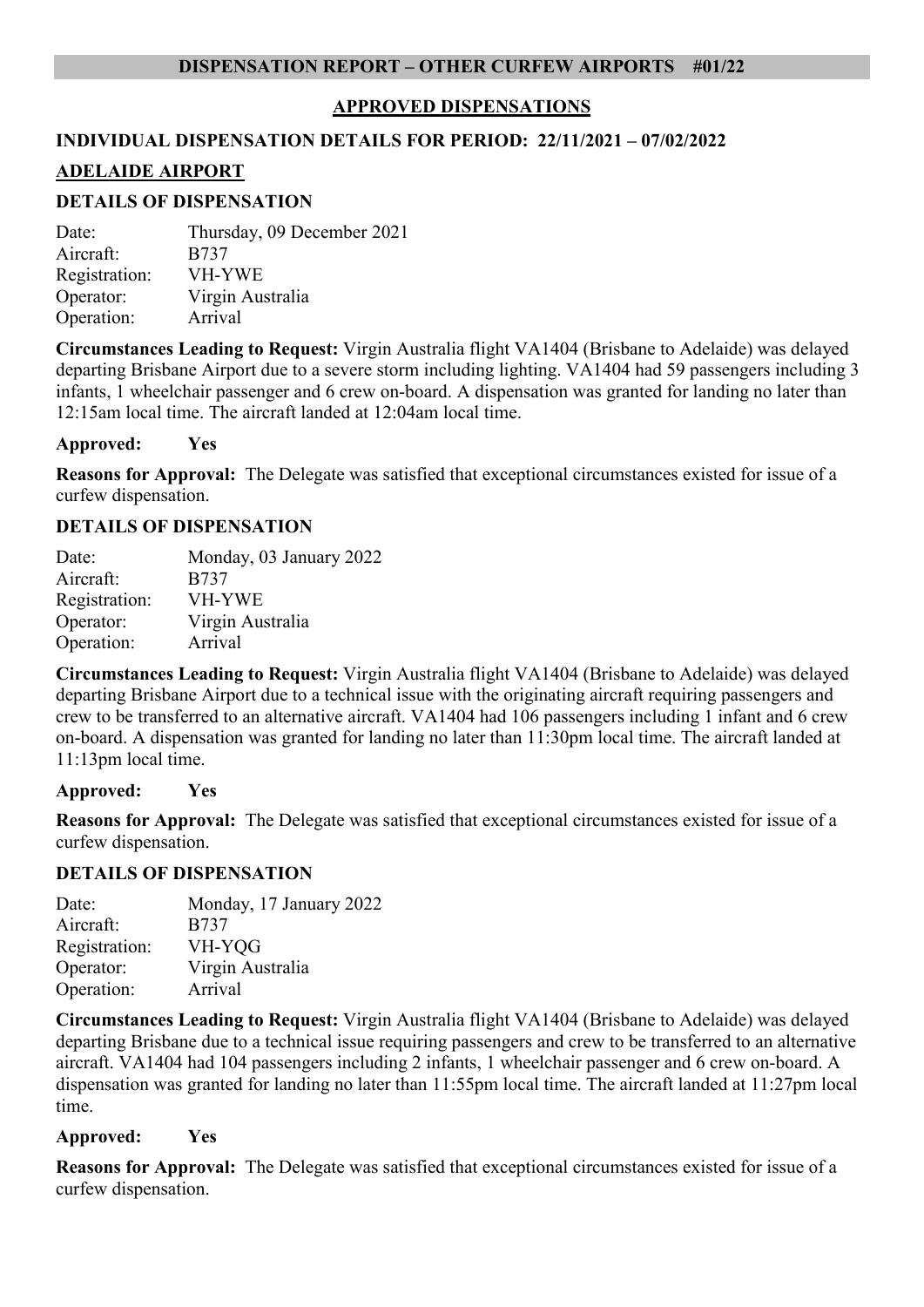Date: Monday, 17 January 2022 Aircraft: E190 Registration: VH-XFM Operator: Alliance Airlines Operation: Departure

**Circumstances Leading to Request:** Alliance Airlines flight QQ572 (Adelaide to Brisbane) was delayed departing due to a technical issue with the aircraft. QQ572 had 31 passengers and 4 crew on-board. A dispensation was granted for take-off no later than 11:30pm local time. The aircraft departed at 11:27pm local time.

#### **Approved: Yes**

**Reasons for Approval:** The Delegate was satisfied that exceptional circumstances existed for issue of a curfew dispensation.

### **DETAILS OF DISPENSATION**

| Date:         | Monday, 07 February 2022 |
|---------------|--------------------------|
| Aircraft:     | <b>BAe146</b>            |
| Registration: | VH-SFW, VH-SIF, VH-SAZ   |
| Operator:     | <b>Toll Aviation</b>     |
| Operation:    | Arrivals                 |

**Circumstances Leading to Request:** Toll Aviation, who are otherwise permitted to land at Adelaide Airport during the curfew period under Section 18 of the *Adelaide Airport Curfew Act 2000*, have been issued a dispensation to allow for dedicated freight services using BAe146 aircraft to operate three additional weekly landings on Runway 05 between 7 February to 29 April 2022.

#### **Approved: Yes**